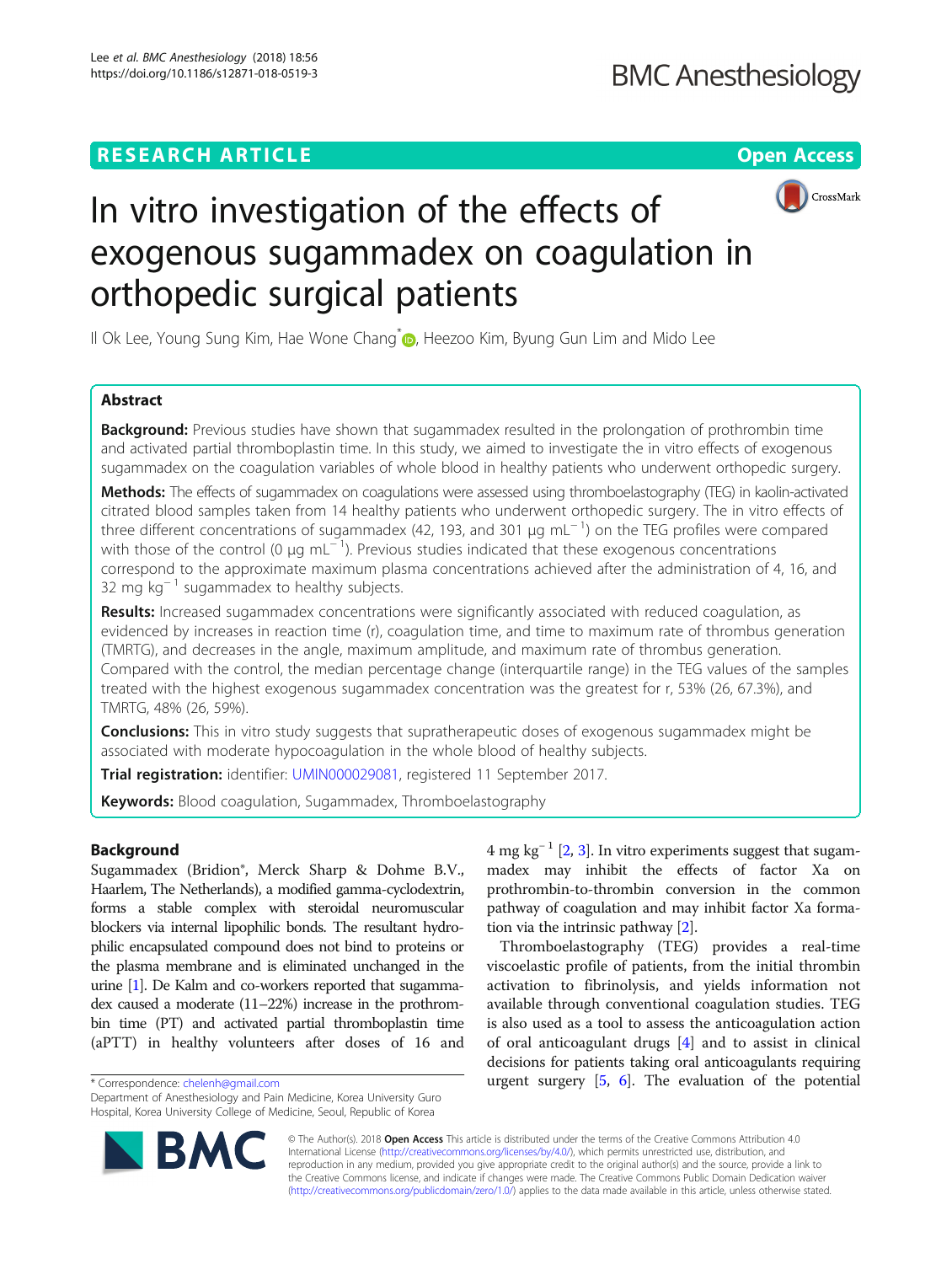<span id="page-1-0"></span>effects of drugs on coagulation variables is important because a combination of more than two drugs that affect coagulation may substantially increase a patient's risk of bleeding [\[7\]](#page-5-0).

In this study, we aimed to use TEG to assess the effects of exogenous sugammadex on the coagulation variables of whole blood taken from healthy patients undergoing elective orthopedic surgery.

# Methods

This study was approved by the institutional review board at Korea University Guro Hospital, Seoul, Korea, in 2017 (protocol: KUGH17171-001) and registered with UMIN Clinical Trials Registry (identifier: UMIN000029081). After approval from the ethics committee and obtaining informed consent from the patients, we enrolled 15 healthy subjects, aged between 19 and 45 years, with American Society of Anesthesiologists (ASA) physical status score of 1 or 2, who were undergoing elective orthopedic surgery. Patients who had received aspirin or oral anticoagulants within 14 days of the study, who showed abnormal coagulation laboratory values (platelet count < 100,000, PT-international normalised ratio (PT-INR)  $> 1.5$ , or aPTT  $> 50$  s), pregnant women, patients with liver or renal disease, patients with other surgical history within 30 days of the study, and patients taking oral contraceptives were excluded. Blood samples were collected prior to anesthetic induction. An 18-gauge peripheral IV cannula was inserted into the antecubital vein and an initial blood sample was obtained for TEG analysis under minimal stasis with a tourniquet by using the two-syringe technique. The first 4 mL of blood was discarded to avoid tissue contamination. The next 5.4 mL of blood was collected using a 10 mL syringe, and the blood was transferred into two 2.7 mL tubes, each containing 0.5 mL of 0.109 M buffered sodium citrate (Vacutainer; Becton, Dickinson and Company®, Franklin Lakes, NJ, USA). The collected blood samples were immediately mixed gently 5–6 times, incubated for approximately 15–20 min, and then analyzed. Briefly, 1 mL of citrated blood was added into a vial containing kaolin. Then, 52 μL of exogenous sugammadex was mixed with 948 μL of 0.9% saline to yield a 2.4 mM solution of sugammadex. For each patient, one solution of citrated whole blood and three solutions of citrated whole blood mixed with different concentrations of exogenous sugammadex were prepared in separate kaolin vials using micropipettes, as follows:

Control: 1 mL of citrated whole blood or sugammadex solutions at each of the three concentrations.

Citrated whole blood (1 mL) with 42 μg of sugammadex: final exogenous sugammadex concentration = 42 μg mL<sup>-1</sup>.

Citrated whole blood (1 mL) with 199 μg of sugammadex: final exogenous sugammadex concentration = 193 μg mL<sup>-1</sup>.

Citrated whole blood (1 mL) with 319 μg of sugammadex: final exogenous sugammadex concentration = 301 μg mL<sup>-1</sup>.

We selected the three concentrations of exogenous sugammadex as those that corresponded to the approximate maximum mean plasma concentrations achieved after the administration of 4, 16, and 32 mg kg<sup>-1</sup> sugammadex to healthy patients in a previous study [\[7,](#page-5-0) [8](#page-5-0)]. Doses of 4 and 16 mg  $kg^{-1}$  are used for the reversal of deep neuromuscular block (when recovery has reached at least 1–2 post-tetanic counts) and the immediate reversal after the administration of rocuronium 1.2 mg kg<sup>-1</sup> within 3 min, respectively, and 32 mg kg<sup>-1</sup> is a supratherapeutic safe dose for awake patients after the use of rocur-onium 1.2 mg kg<sup>-1</sup> [\[9](#page-5-0)]. At the highest concentration, the volume of sugammadex solution was less than 6% of the whole blood volume.

After mixing 8–10 times by inversion, 340 μL of kaolin-activated blood from each solution was pipetted into a plastic cup in a TEG® 5000 hemostasis analyser pre-warmed to 37 °C (Haemonetics<sup>®</sup>, Braintree, USA). Each sample was recalcified in a plastic cup through the addition of 20  $\mu$ L 0.2 M CaCl<sub>2</sub>, and a TEG analysis was performed within 1 min after the samples were reconstituted. Additional venous blood was also obtained to assess baseline values for hematologic and coagulation data (Table 1). PT and aPTT were measured using the STAR Evolution (Diagnostica stago, Parsippany, New Jersey). An abnormal aPTT was defined as a clotting time outside our laboratory's normal range (30.2-42.4 s). Prolonged PT was defined as a clot time greater than 14.4 s (normal range: 11.3-14.4 s).

The variables recorded included the reaction time (r, min), which represented the rate of clot initiation, the coagulation

Table 1 Patient characteristics and a summary of hematological and coagulation variables. The data are presented as the mean (SD) or number of patients

|                              | $(n = 14)$   |
|------------------------------|--------------|
| Age (y)                      | 32(9)        |
| Sex (M/F)                    | 11/3         |
| Body weight (kg)             | 83.1 (18.1)  |
| Height (cm)                  | 171.5(8.2)   |
| $HB^a$ (g.dL <sup>-1</sup> ) | 15.0(1.2)    |
| $Hct^b$ (%)                  | 44.2 (3.6)   |
| $Crc$ (mg.dL <sup>-1</sup> ) | 0.8(0.2)     |
| $PTd$ (%)                    | 106.7 (11.2) |
| PTINR <sup>e</sup>           | 0.97(0.06)   |
| $aPTT^f(s)$                  | 35.2 (4.8)   |
| Platelet $(10^3 \mu L^{-1})$ | 256 (66.7)   |

<sup>a</sup>HB, hemoglobin; <sup>b</sup>Hct, hematocrit; <sup>c</sup>Cr, creatinine; <sup>d</sup>PT, prothrombin time; <sup>e</sup>PT INR, prothrombin time internalization normalization ratio; <sup>f</sup> aPTT, activated prothrombin time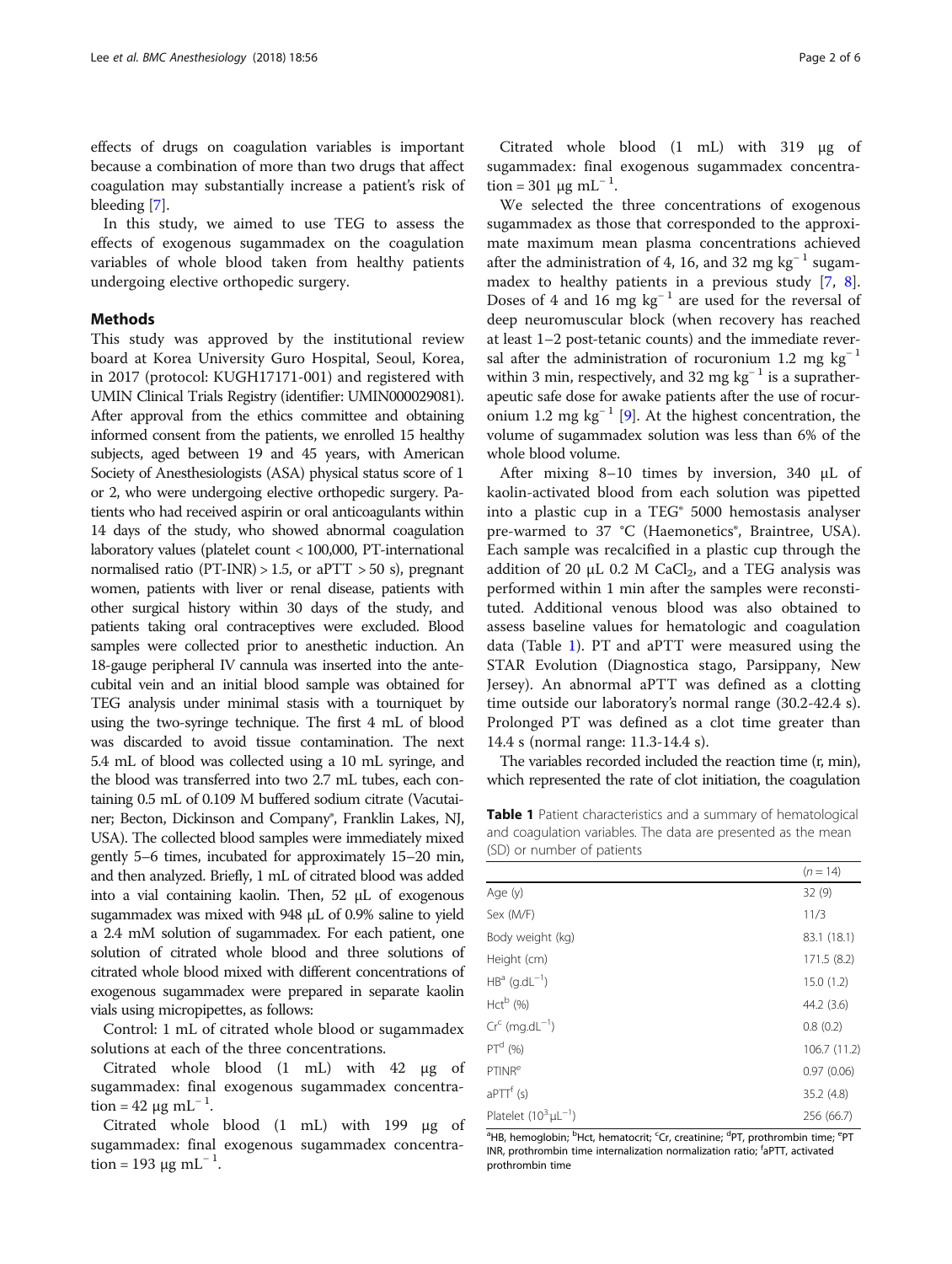time (k, min), and the angle ( $α$ , degrees), which represented the rate of fibrin polymerization. The maximum amplitude (MA, mm) represented the maximum clot strength and was depicted as the greatest width of the TEG tracing. The shear elastic modulus strength (G, dynes cm<sup>-2</sup>) is a parametric measure of clot firmness expressed in metric units and calculated from the MA according to the following equation:  $G = (5000 \times MA) / (100 - MA)$ . Lysis 30 (Ly30) is an index of fibrinolytic activity.

In addition to conventional TEG parameters, we measured clot kinetic parameters using a graph produced by TEG. These parameters included the maximum rate of thrombus generation (MRTG, dynes  $cm^{-2}$  s), which is the first derivative of the velocity of the increase in clot strength, which starts from the increase in G and ends at the stabilization of the clot strength. In addition, we determined the time to maximum clot strength (TMRTG, min), which is the time necessary to reach the MRTG and reflects the enzymatic contribution to clot formation. Total thrombin generation (TTG), which is the total positive area under the velocity curve, represents the total change in elastic resistance until clot strength stabilization, and depicts thrombin generation.

The TEG was determined by an observer blinded to the group assignment and sampling time. The primary outcomes were the TEG parameters for citrated whole blood and citrated whole blood mixed with exogenous sugammadex, while the secondary outcome was the association between the sugammadex concentration and changes in TEG parameters.

We assessed the r values of the plain whole citrated blood and whole citrated blood containing 42  $\mu$ g mL<sup>-1</sup> sugammadex in an initial pilot sample of five patients undergoing orthopedic surgery. The mean r values were  $5.3 \pm 0.9$  and  $6 \pm 1.2$ . Student's paired t-test revealed that the coefficient of correlation was 0.94 with a power of 1.49; therefore, to reach a power of 95% and an alpha level of 0.01, the estimated sample size was 11. We enrolled 15 patients to avoid any possible technical difficulties associated with blood sampling or TEG analysis. The data were assessed for normality by using normality plots and the Kolmogorov-Smirnov test. Changes in individual TEG parameters were assessed by a repeated-measures analysis of variance with Holm-Sidak's multiple comparison tests. We also performed a mixed model regression analysis for each TEG parameter to evaluate the association between the concentration of exogenous sugammadex and thromboelastographic parameters. The percentage change was calculated for each TEG parameter for all groups. Statistical analyses were conducted using GraphPad Prism version 7.03 for Windows (GraphPad Inc., La Jolla, USA) and Predictive Analytics Software (PASW) statistics 18.0 (SPSS Inc., Chicago, IL, USA). Values of  $P < 0.05$  were considered statistically significant.

# Results

Blood samples were obtained from 15 patients with ASA physical status 1–2 who underwent orthopedic surgery. One sample was excluded owing to a technical error in blood sampling that may have affected the values of the TEG parameters. Therefore, the results were analyzed for 14 patients. The demographic and baseline laboratory hematological data of all patients are presented in Table [1.](#page-1-0)

The TEG parameters and the dynamic parameters are shown in Table [2.](#page-3-0) The values for the r time, k time,  $α$ angle, MA, G, MRTG, and TMRTG in the control group were within the normal range. Only TTG results were above the normal values. There was a significant increase in r time and TMRTG at all tested concentrations of sugammadex and the values were within or above the normal range. There were statistically significant differences in all TEG parameters between the control and the 301 μg mL<sup>-1</sup> concentration of sugammadex. There were no statistically significant differences between the 301 and 193 μg mL<sup>-1</sup> concentrations of sugammadex.

The average median (interquartile range) and mean (SD) percentage difference between the control and the highest concentration of sugammadex were as follows: r time = 53% (26, 67.3%), k time =  $39.5\%$  (18.8, 61%),  $\alpha$  angle =  $-11.7\%$  $(16.9\%)$ , MA =  $-10.5\%$  ( $-21$ ,  $-2.5\%)$ , MRTG =  $-22.6\%$  $(20.7\%)$ , TMRTG = 48%  $(26, 59\%)$ , and TTG = - 9.5% (− 20.3, − 2.5%). Figure [1](#page-3-0) shows the relationship between the % difference in r time from the control and sugammadex concentrations across the volunteers.

The mixed model regression analysis indicated that an increase in sugammadex concentration was significantly associated with increases in r time, k time, and TMRTG, and with decreases in  $\alpha$  angle, MA, G, Ly30, MRTG, and TTG ( $P < 0.05$ , respectively) (Table [3\)](#page-3-0).

# **Discussion**

This study was conducted to investigate the effects of exogenous sugammadex on TEG parameters. The two highest concentrations of sugammadex (198 and 301 μg mL<sup>-1</sup>) significantly altered all TEG parameters. However, at the therapeutic concentration (42 μg mL<sup>-1</sup>), sugammadex did not induce clinically meaningful changes in any parameters. The r time,  $α$  angle, and TMRTG level were significantly different between the lowest and the two highest concentrations of sugammadex, which was indicative of a dose-dependent response. Previous investigations have shown that the anticoagulation effects of sugammadex measured by conventional coagulation tests occurred at similar magnitudes in in vivo and in vitro studies, with dose-dependent effects observed [[2\]](#page-5-0). The highest concentration of sugammadex increased the r time by more than 50% compared with the control. In this study, we found direct associations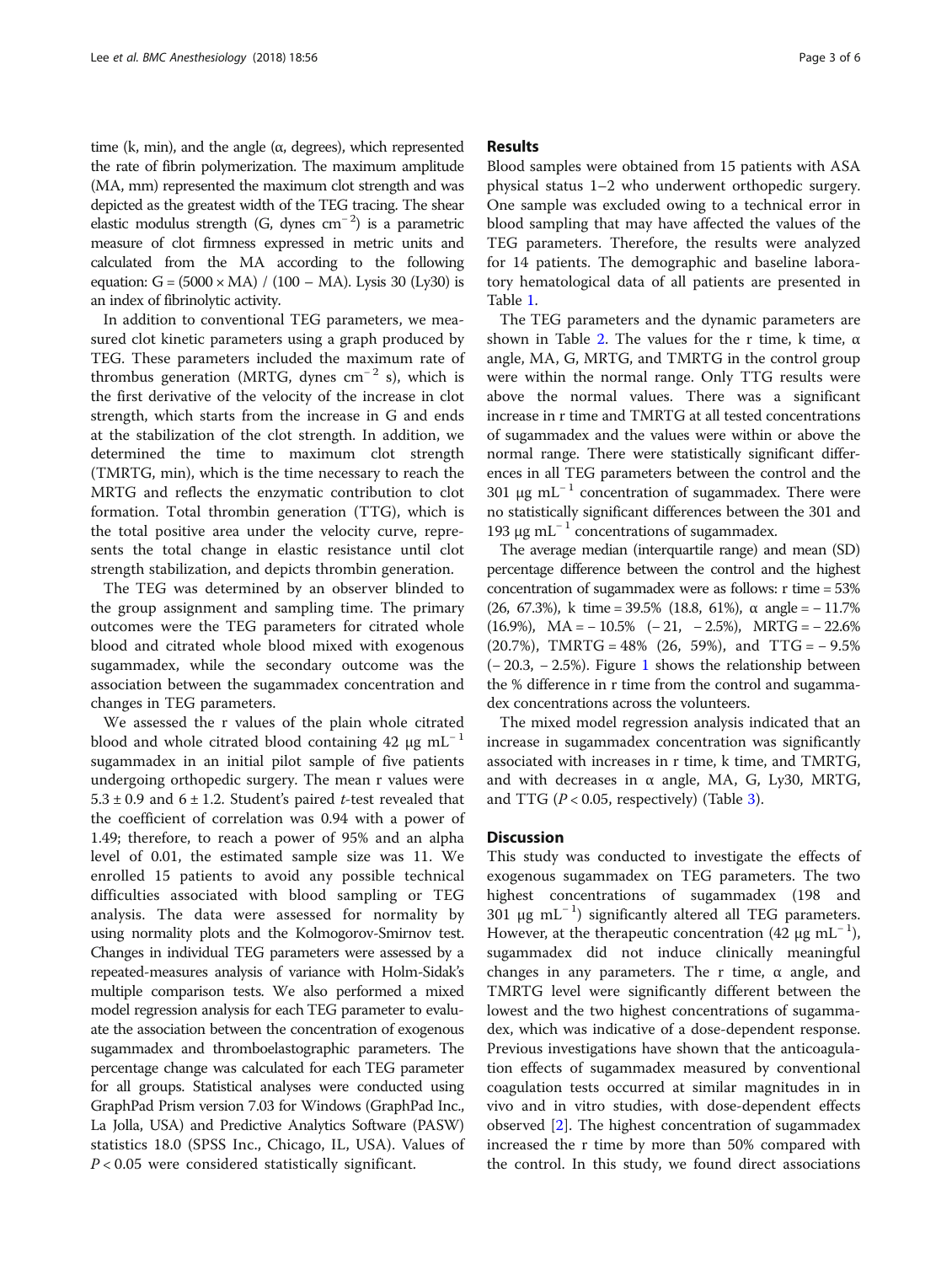|                                             | Exogenous sugammadex concentration ( $\mu$ g mL <sup>-1</sup> ) |                |                                                                          |                                            |          |
|---------------------------------------------|-----------------------------------------------------------------|----------------|--------------------------------------------------------------------------|--------------------------------------------|----------|
|                                             | 0                                                               | 42             | 193                                                                      | 301                                        | P        |
| $R^a$ (min)<br>$2 - 8$                      | 5.6(1.2)                                                        | $6.3(1.5)***$  | 7.9 $(1.9)$ $\circledcirc$ $\circledcirc$ $\circ$ $\ast\ast\ast\ast\ast$ | $8.2 (2.4)$ ****                           | < 0.0001 |
| $K^b$ (min)<br>$1 - 3$                      | 1.7(0.4)                                                        | 1.8(0.5)       | 2.3 $(0.7)^{\diamond,*}$                                                 | $2.5$ $(1.2)^{\square, *}$                 | 0.0018   |
| Angle <sup>c</sup> (degrees)<br>$55 - 78$   | 64.5(8.6)                                                       | 64.8(6.7)      | 54.0 (10.9) $\circ$ *                                                    | 56.5 $(10.8)^{\square,*}$                  | 0.0004   |
| $MAd$ (min)<br>$51 - 69$                    | 67.9(6.8)                                                       | 64.8 $(6.0)^*$ | $61.8(8.0)$ *                                                            | 60.5 $(8.9)^{\square, **}$                 | 0.0008   |
| $Ge$ (dynes $(cm2)-1)$<br>$4.6 - 10.9$ K    | 11.3(4.0)                                                       | 9.6(2.5)       | 8.7(2.9)                                                                 | $8.3(3.1)$ *                               | 0.0065   |
| Ly30 (%)<br>$0 - 8$                         | 1.1(1.0)                                                        | 1.3(1.0)       | 0.9(1.1)                                                                 | $0.3$ $(0.5)^{\square\square}$ , *         | 0.0461   |
| $MRTGg$ (mm min <sup>-1</sup> )<br>$5 - 17$ | 12.7(3.3)                                                       | 11.8(3.0)      | $10.3 (3.4)^*$                                                           | $9.9(3.7)$ **                              | 0.0021   |
| TMRTG <sup>h</sup> (min)<br>$6 - 12$        | 7.0(1.5)                                                        | 7.7 $(1.7)$ ** | 9.5 (2.3) $^{\diamond\diamond\diamond,***}$                              | $10.0 (2.9)^{\square \square \square, **}$ | < 0.0001 |
| $TTGi$ (mm min <sup>-1</sup> )<br>584-796   | 821 (83.1)                                                      | 781.2 (70.3)*  | 749.7 (97.0)*                                                            | 733.7 (106.2)**                            | 0.0010   |

<span id="page-3-0"></span>Table 2 Thromboelastographic parameters from citrated whole blood and citrated whole blood treated with exogenous sugammadex (42, 193, and 301  $\mu$ g mL<sup>-1</sup>) collected from patients who underwent orthopedic surgery

The values presented are the mean (SD),  $n = 14$ . Holm-Sidak's multiple comparisons test was performed to compare the significance of the differences between each study solution. <sup>a</sup>R, reaction time to clot formation; <sup>b</sup>K, time to achieve a clot strength of 20 mm amplitude; ʿAngle, rate of clot growth; <sup>d</sup>MA, maximum amplitude of clot strength; <sup>e</sup>G, shear elastic modulus strength; <sup>g</sup>MRTG, maximum rate of thrombus generation; <sup>h</sup>TMRTG, time to maximum rate of thrombus generation; HTG, total thrombin time; Statistically significant differences between; (301 vs 193), □ (301 vs 42), ◇ (193 vs 42) and \* (control). Single symbol and \* indicate P < 0.05 compared with control value; two symbols □□ and \*\* indicate P < 0.01; and three symbols □□□, ◇ ◇ >, and \*\*\* indicate P < 0.001, \*\*\*\* indicate  $P < 0.0001$ 

between the estimated concentration of sugammadex in vitro and all individual TEG parameters by using previously reported mixed-effects modelling methods [\[10](#page-5-0)]. The changes in all parameters indicated modest anticoagulant action. The observation of reduced fibrinolysis in the two higher concentrations of sugammadex was an unexpected finding, and the underlying mechanism is unknown. However, all values were within the normal range, and we did not perform another test for fibrinolysis in our patients. Therefore, clinical relevance is limited



| Table 3 Linear mixed-effects regression model for the effect of |  |
|-----------------------------------------------------------------|--|
| exogenous sugammadex on thromboelastographic parameters         |  |

|                                                              | Intercept | $\beta$ coefficient (standard error) | $P$ value |
|--------------------------------------------------------------|-----------|--------------------------------------|-----------|
| $R^a$ (min)<br>$2 - 8$                                       | 5.9       | 0.008(0.002)                         | 0.002     |
| $K^b$ (min)<br>$1 - 3$                                       | 1.7       | 0.003(0.001)                         | 0.018     |
| Angle <sup>c</sup> (degrees)<br>$55 - 78$                    | 64.5      | $-0.032(0.011)$                      | 0.009     |
| $MAd$ (min)<br>$51 - 69$                                     | 66.7      | $-0.021(0.009)$                      | 0.028     |
| $Ge$ (dynes (cm <sup>2</sup> ) <sup>-1</sup> )<br>4.6-10.9 K | 10.6      | $-0.008(0.003)$                      | 0.024     |
| Ly30 (%)<br>$0 - 8$                                          | 1.3       | $-0.003(0.001)$                      | 0.010     |
| $MRTGg$ (mm min <sup>-1</sup> )<br>$5 - 17$                  | 12.3      | $-0.009(0.004)$                      | 0.036     |
| TMRTG <sup>h</sup> (min)<br>$6 - 12$                         | 7.2       | 0.010(0.003)                         | 0.002     |
| $TTG'$ (mm min <sup>-1</sup> )<br>584-796                    | 805.8     | $-0.246(0.108)$                      | 0.033     |

The average baseline r time calculated using mixed model repeated linear regression was 5.9 min; the rate of change of r time was 0.008 min per 1 µg mL<sup>−1</sup> increase in exogenous sugammadex concentration. <sup>a</sup>R, reaction time to clot formation; <sup>b</sup>K, time to achieve a clot strength of 20 mm amplitude; <sup>c</sup>Angle, rate of clot growth; <sup>d</sup>MA, maximum amplitude of clot strength; <sup>e</sup>G, shear elastic modulus strength; <sup>g</sup>MRTG, maximum rate of thrombus generation; <sup>h</sup>TMRTG, time to maximum rate of thrombus generation;<br><sup>i</sup>TTG, total thrombin time <sup>i</sup>TTG, total thrombin time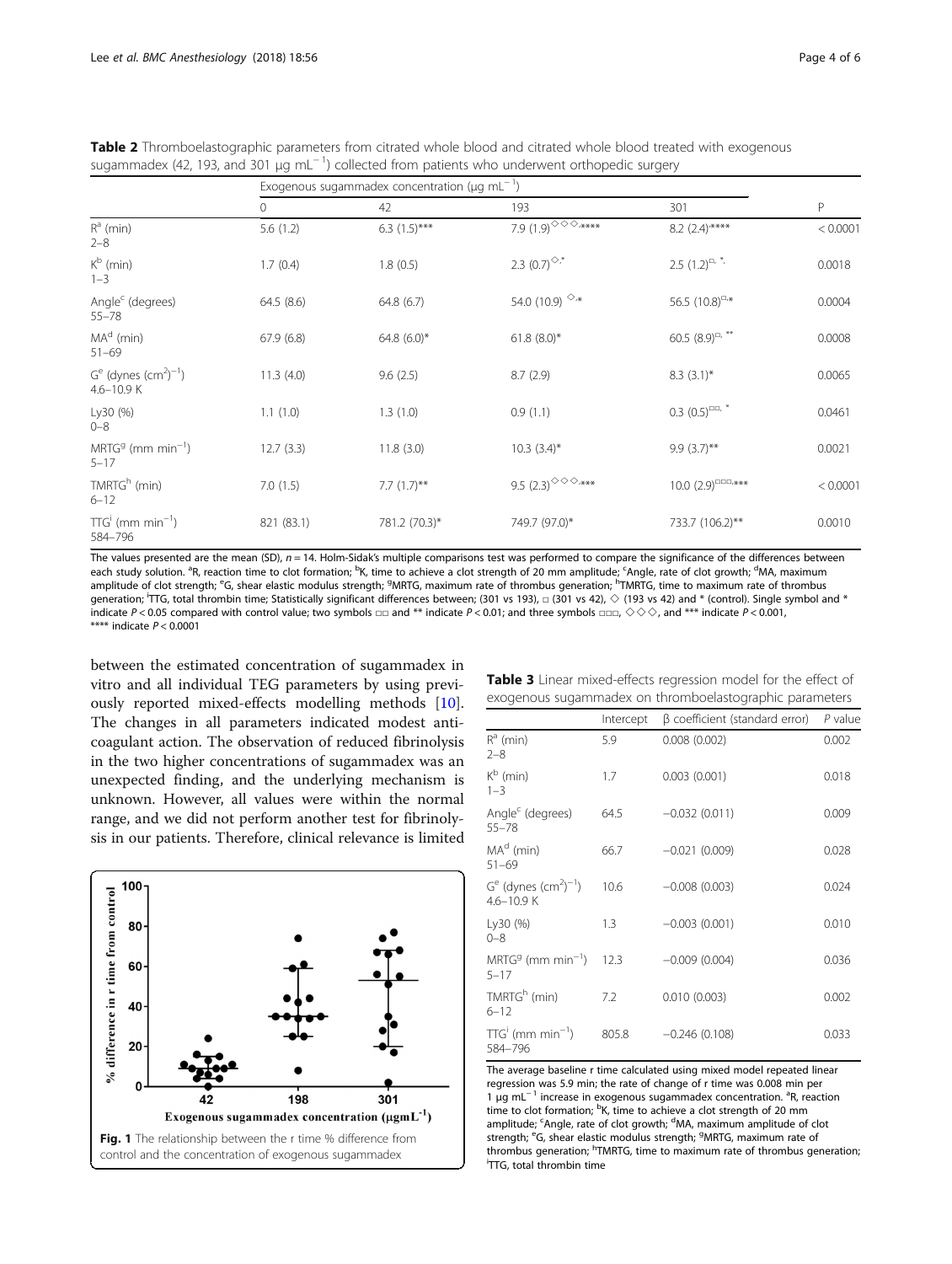for this finding. We expected that an increase in sugammadex concentration in the whole blood by 10  $\mu$ g mL<sup>-1</sup> would result in an increase in the r time by 4.8 s and suggested that coagulation might be compromised when the blood concentration of sugammadex exceeded 500 μg mL<sup>-1</sup>, which corresponded to an increase in the r value of > 10 min. This blood concentration could be expected after administration of a sugammadex dose > 32 mg  $kg^{-1}$ . Our findings are in accordance with the results of the recent clinical in vivo ROTEM study. By using INTEM® (thromboelastometry assay using egallic acid, phospholipid, and calcium), Carron and co-workers showed that each 100 mg increase in sugammadex dose increased the clotting time by approximately 5.2 s in morbidly obese patients [\[11](#page-5-0)]. In the in vitro ROTEM study, Dirkmann and colleagues showed an increase in the INTEM® and EXTEM® (thromboelastometric assay using tissue factor, phospholipid, and calcium chloride) clotting times and a decrease in the activity of the intrinsic pathway-associated factors (VIII, IX, XI, and XII) [[12\]](#page-5-0). However, they suggested that the affinity of sugammadex for phospholipid binding might interfere with the results of various coagulation studies that use phospholipids. The mechanism responsible for the anticoagulant effects of sugammadex is not clear. De Calm and co-workers suggested that the anticoagulant effects were related to the inhibition and induction of the activity of the intrinsic pathway-associated factor (Xa) [\[2](#page-5-0)]. The changes in the TEG parameters observed in the present study were similar to those reported in a previous in vitro study that used oral direct factor Xa inhibitors and direct anti-thrombin inhibitors [[4\]](#page-5-0). R time, k time,  $\alpha$  angle, MRTG, and TMRTG were statistically different in factor Xa inhibitor or direct thrombin inhibitors when compared with the control. Pipilis and co-workers found that among 75 patients with atrial fibrillation, those with high plasma dabigatran concentrations exhibited an r time  $> 11$  min and an aPTT  $> 65$  s, with a correlation between the r time and aPTT [\[5](#page-5-0)]. In patients receiving warfarin, TEG and ROTEM showed an acceptable diagnostic value  $[13]$  $[13]$ ; in addition, the PT-INR and TEG r times correlated with thrombin generation and were corrected after prothrombin complex administration in patients with intracranial bleeding who were treated with warfarin [\[14](#page-5-0)]. Therefore, TEG may offer a valuable tool for the assessment of the effectiveness of the management of perioperative bleeding in patients receiving warfarin or direct oral anticoagulants. Moreover, it may provide coagulation profiles for patients undergoing non-elective surgery who have recently received anticoagulant therapy.

Additionally, patients who are actively bleeding and/or have altered hemostasis are expected to be admitted to the ICU and may need point of care viscoelastic testing as well as other laboratory exams. Delayed weaning from mechanical ventilation would be a more appropriate choice until the establishment of adequate transfusion, the correction of acidosis and hypothermia, and other supportive treatments for coagulation abnormalities.

Our study has several limitations. First, it is an in vitro study; therefore, the extent to which the results can be translated into the clinical setting is limited. However, as sugammadex is not metabolized after IV injection, our results may be reasonably extrapolated to in vivo effects. Furthermore, in the clinical scenario, the r time is usually shortened, while the increase or decrease of the α angle and MA by mild hemodilution depends on whether native or citrated blood is used  $[15, 16]$  $[15, 16]$  $[15, 16]$  $[15, 16]$  $[15, 16]$ . Therefore, the expected changes related to the clinical dose of sugammadex may not be easily detected by using in vivo TEG in surgical patients. Postoperative hypercoagulability, due to a decrease in anti-thrombin after surgery, might reduce the magnitude of the changes in coagulation parameters induced by sugammadex [\[17](#page-5-0)]. In an observational study of cancer surgery and other minor surgeries, PT and aPTT were not altered with sugammadex use [[18](#page-5-0), [19\]](#page-5-0). Second, we used citrated blood for a practical reason: the TEG analysis of all samples could not be performed within 4 min of the collection of blood samples. The use of citrated blood in TEG analysis could yield different results from those measured in samples of native, non-citrated blood [[20\]](#page-5-0).

# **Conclusions**

Based on the finding of this in vitro study, a whole blood sugammadex concentration above 193 μg mL<sup>-1</sup> would enhance hypocoagulability on thromboelastography of patients without coagulation abnormality. Future clinical studies are needed to examine the effects of sugammadex on the coagulation profiles of patients with altered hemostasis and, importantly, to examine outcomes related to sugammadex exposure related to enhanced hypocoagulablilty.

#### Abbreviations

ASA: American Society of Anesthesiologists; G: shear elastic modulus strength; k: coagulation time; Ly 30: lysis 30; MA: maximum amplitude; MRTG: Maximum rate thrombus generation; r: reaction time; TEG: Thromboelastography; TMRTG: Time to maximum rate thrombus generation; TTG: Total thrombus generation; α: angle

#### Funding

This study was supported by internal funding from the anesthetic department at Korea University Guro Hospital.

#### Availability of data and materials

The datasets used and/or analysed during the current study are available from the corresponding author on reasonable request.